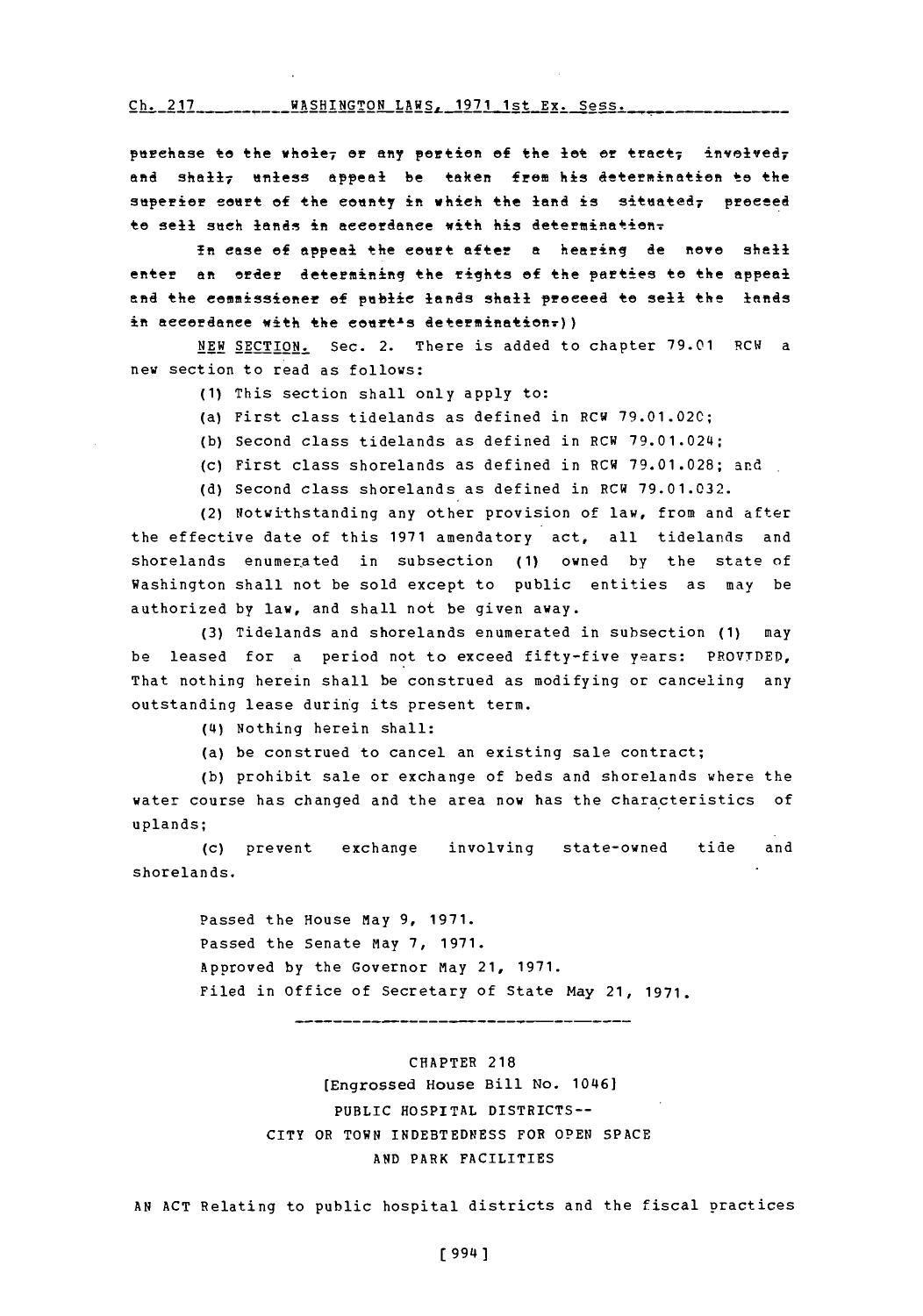thereof; amending section **1,** chapter 143, Laws of **1917** as last amended **by** section **1,** chapter **38,** Laws of **1971** and RCW **39.36.020;** amending section **6,** chapter 264, Laws of 19a5 as last amended **by** section **85,** chapter **56,** Laws of **1970** ex. sess. and RCW 70.44.060; and amending section 14, chapter 264, Laws of 1945 and RCW 70.44.130.

BE IT **ENACTED** BY THE LEGISLATURE OF THE **STATE-OF WASHINGTON:**

Section **1.** Section **1,** chapter 143, Laws of **1917** as last amended **by** section **1,** chapter **38,** Laws of **1971** and RCW **39.36.020** are each amended to read as follows:

**(1)** Except as otherwise expressly provided **by** law or in subsections (2), (3) and (4) of this section, no taxing district shall for any purpose become indebted in any manner to an amount exceeding three-eights of one percent of the value of the taxable property in such taxing district without the assent of three-fifths of the voters therein voting at an election to be held for that purpose, nor in cases requiring such assent shall the total indebtedness incurred at any time exceed one and one-fourth percent on the value of the taxable property therein.

(2) Counties, cities  $((en\ddot{d}))_L$  towns, and public hospital districts are limited to an indebtedness amount not exceediing three-fourths of one percent of the value of the taxable property in such **ccunties,** cities ((efl), **towns,** or public hospital districts without the assent of three-fifths of the voters therein voting at an election held for that purpose. in cases requiring such assent counties, cities ((and)), towns, and public hospital districts are limited to a total indebtedness of two and one-half percent of the value of the taxable property therein.

(3) School districts ((and publie hespital districts)) are limited to an indebtedness amount not exceeding three-eights of one percent of the value of the taxable property in such district without the assent of three-fifths of the voters therein voting at an election held for that purpose. In cases requiring such assent school districts ((and public hospital districts)) are limited to a total indebtedness of two and one-half percent of the value of the taxable property therein.

(4) No part of the indebtedness allowed in this chapter shall be incurred for any purpose other than strictly county, city, town, school district, township, port district, metropolitan park district, or other municipal purposes: PROVIDED, That a city or town, with such assent, may become indebted to a larger amount, but not exceeding two and one-half percent additional, determined as herein provided, for supplying such city 'or town with water, artificial light, and sewers, when the works for supplying such water, light, and sewers shall be owned and controlled by the city or town: and a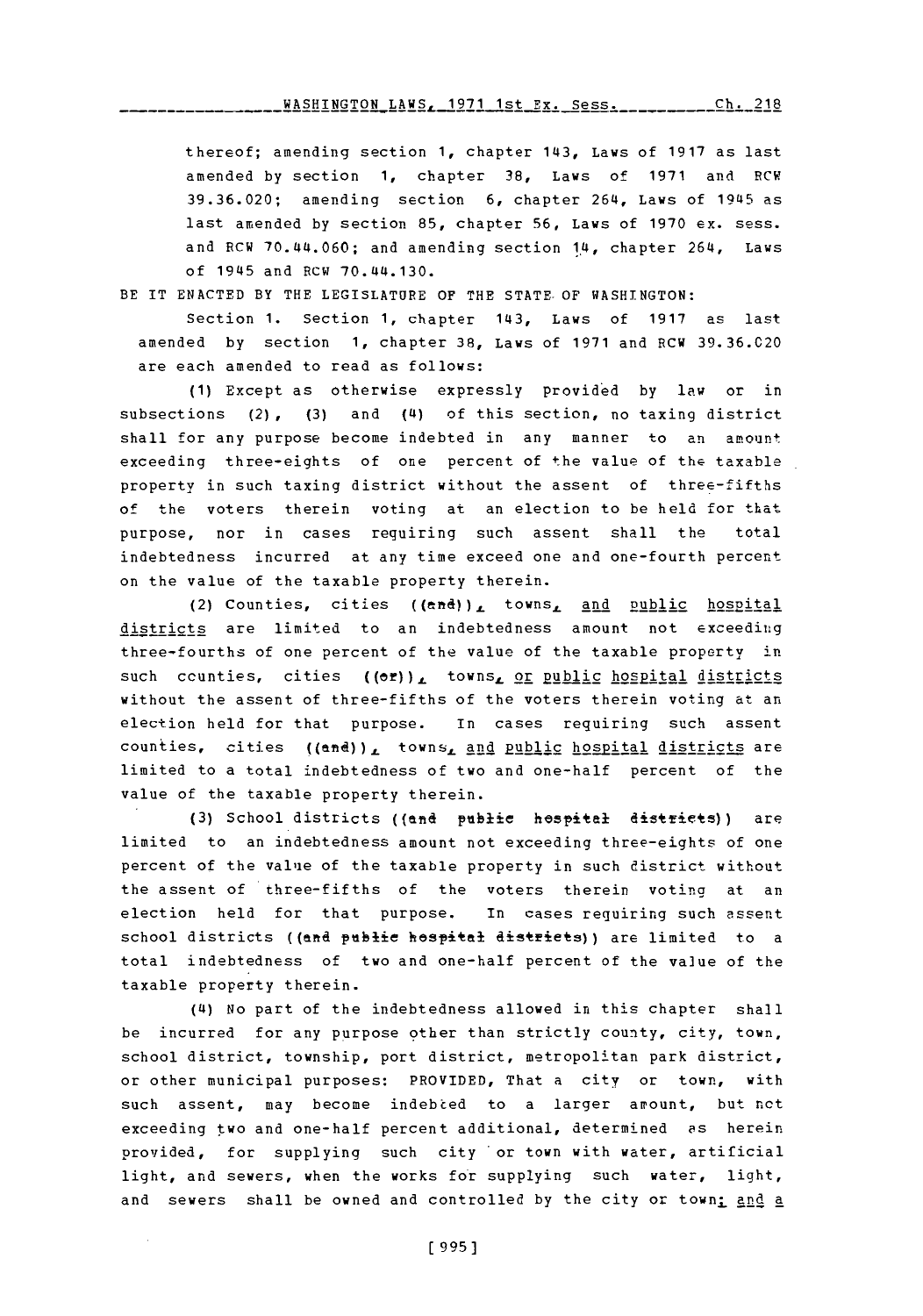**Ch. 218 WASHINGTON LAWS, 1971 1st Ex. Sess.** 

city or town, with such assent, may become indebted to a larger amount, but not exceeding two and one-half percent additional for ~Apirig or aevelokig 2p~n **EpA2** and park facilities: PROVIDED FURTHER, That any school district may become indebted to a larger amount but not exceeding two and one-half percent additional for capital outlays.

**(5)** Such indebtedness may be authorized in any total amount in one or more propositions and the amount of such authorization may exceed the amount of indebtedness which could then lawfully be incurred. Such indebtedness may be incurred in one or more series of bonds from time to time out of such authorization but at no time shall the total general indebtedness of any taxing district exceed the above limitation.

The term "value of the taxable property" as used in this section shall have the meaning set forth in RCW **39.36.015.**

Sec. 2. Section **6,** chapter 264, Laws of 1945 as last amended **by.** section **85,** chapter **56,** Laws of **1970** ex. sess. and RCW 70.L44.060 are each amended to read as follows:

**All** public hospital districts organized under the provisions of this chapter shall have power:

**(1)** To make a survey of existing hospital facilities within and without such district.

(2) To construct, condemn and purchase, purchase, acquire, lease, add to, maintain, operate, develop and regulate, sell and convey all lands, property, property rights, equipment, hospital facilities and systems for the maintenance of hospitals, buildings, structures and any and all other facilities, and to exercise the right of eminent domain to effectuate the foregoing purposes or for the acquisition and damaging of the same or property of any kind appurtenant thereto, and such right of eminent domain shall he exercised and instituted pursuant to a resolution of the commission and conducted **in** the same manner and **by** the same procedure as in or may be provided **by** law for the exercise of the power of eminent domain **by** incorporated cities and towns of the state of Washington in the acquisition of property rights: PROVIDED, That no public hospital district shall have the right of eminent domain and the power of condemnation. against any hospital clinic or sanatorium operated as a charitable, nonprofit establishment or against a hospital clinic or sanatorium operated **by** a religious group or organization: **AND** PROVIDED, FURTHER, That no hospital district organized and existing in districts having more than twenty-five thousand population have any of the rights herein enumerated without the prior written consent of all existing hospital facilities within the boundaries of such hospital~district.

**(3)** To lease existing hospital and equipment and/or other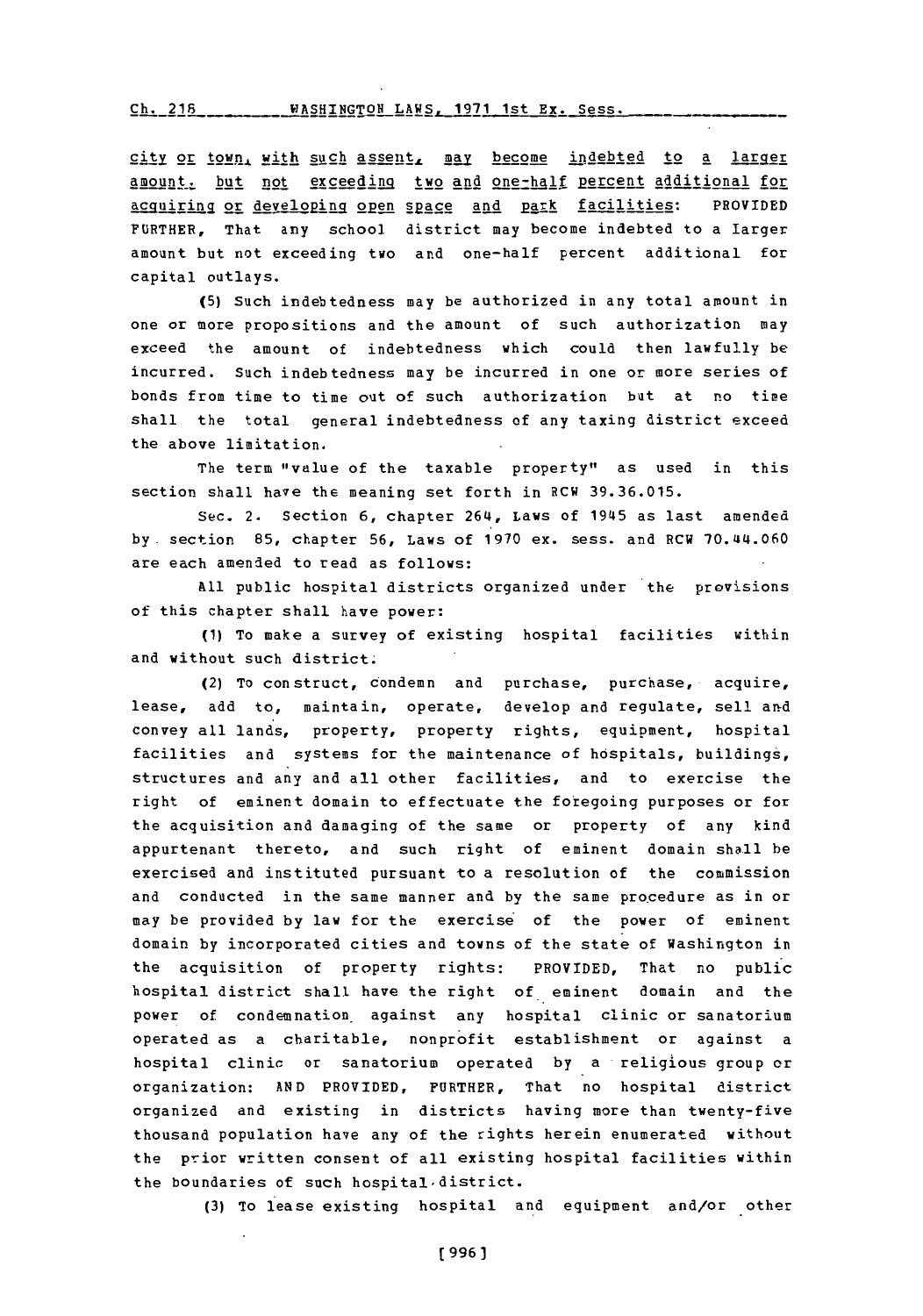property used in connection therewith, and to pay such rental therefor as the commissioners shall deem proper; to provide hospital service for residents **of** said district in hospitals located outside the boundaries of said district, **by** contract or in any other manner said commissioners may deem expedient or necessary under the existing conditions; and said hospital district shall have the power to contract with other communities, corporations or individuals for the services provided **by** said hospital district; and they may further receive in said hospital and furnish proper and adequate services to all persons not residents of said district at such reasonable and fair compensation as may be considered proper: PROVIDED, That it must at all times make adequate provision for the needs of the district and residents of said district shall have prior rights to the available facilities of said hospitals, at rates set **by** the district commissioners.

(4) For the purpose aforesaid, it shall be lawful for any district so organized to take, condemn and purchase, lease, or acquire, any and all property, and property rights, including state and County lands, for any of the purposes aforesaid, and any and all other facilities necessary or convenient, and in connection with the construction, maintenance, and operation of any such hospital.

**(5)** To contract indebtedness or borrow money for corporate purposes on the credit of the corporation or the revenues of the hospitals thereof, and to issue ((bends therefor, bearing interest at a rate or rates as authorized by the commission, payable semiannually<sub>7</sub> said bonds net te be sold for less than par and accrued interest)) ial revenue bonds therefor payable solely out of a special fund or funds into which the district may pledge such amount of the revenues. of the hospitals thereof to **pay** the same as the commissioners of the district may determine, such revenue bonds, to be issued in the same manner and subject to the same provisions as provided for the issuance of revenue bonds **by** cit ies or towns under the Municipal Revenue Bond Act, chapte 2.5,. Al **CI!** as **may** hereafter be amended or *ibl general obligation bonds therefor in the manner and* form as provided in RCW 70.44.110 to 70.44.130. inclusive. as may hereafter be amended; and to assign or sell hospital accounts receivable for collection with or without recourse.

**(6)** To raise revenue by the levy of an annual tax on all taxable property within such-public hospital district not to exceed three mills or such further amount as has been or shall be authorized **by** a vote of the people: PROVIDED FURTHER, That the publ.ic hospital districts are hereby authorized to levy such a general tax in excess of said three mills when authorized so to do at a special election conducted in accordance with and subject to all of the requirements of the Constitution and the laws of the state **of** Washington now in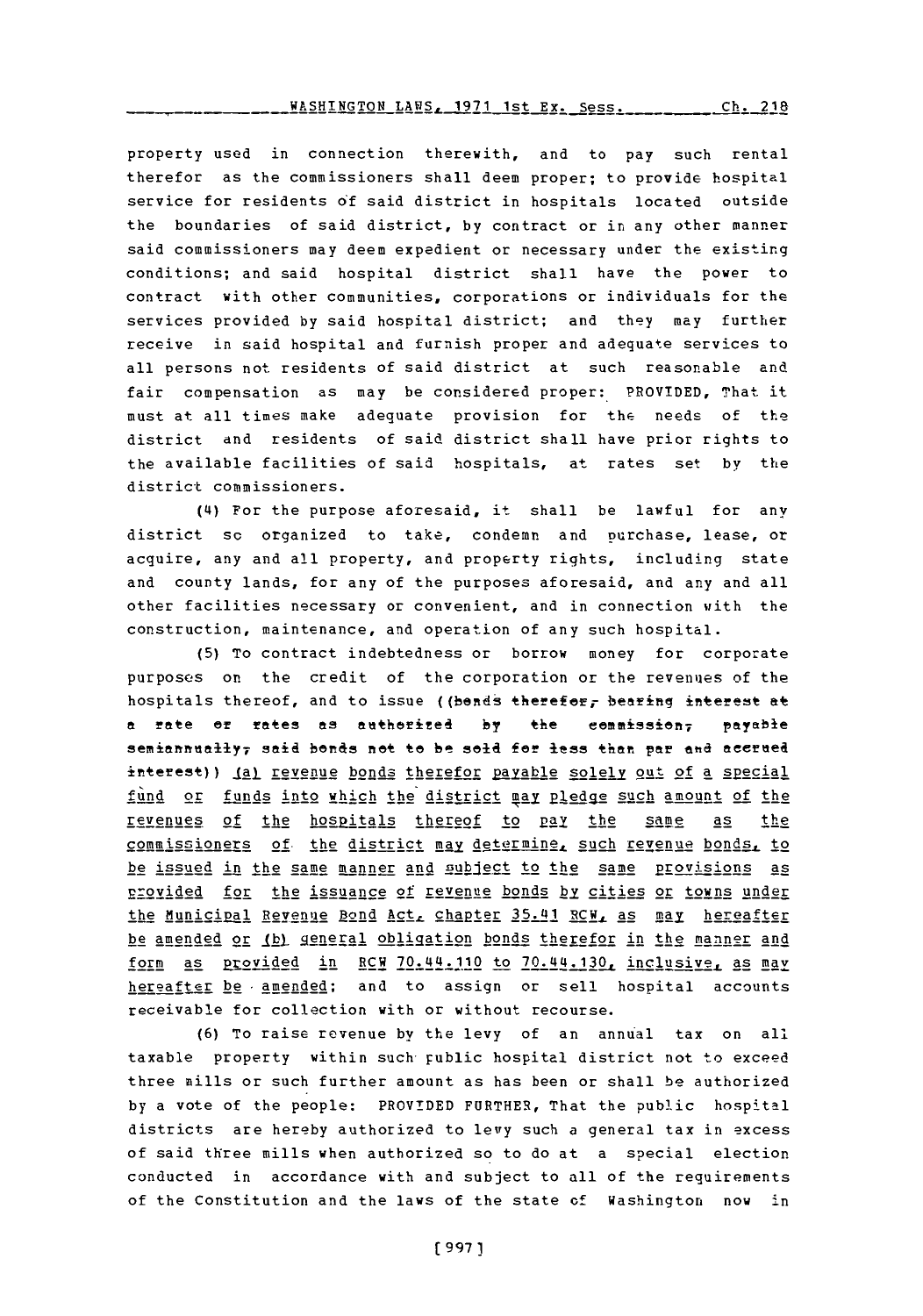*ch. 218* -- WASHINGTON LAWS, 1971 1st Ex. Sess.

*force* or hereafter enacted governing the limitation of tax levies commonly known as the forty mill tax limitation. The said board of district commissioners is hereby authorized and empowered to call a special election for the purpose of submitting to the qualified voters of the hospital district a proposition to levy a tax in excess of the three mills herein specifically authorized. The commissioner shall prepare a proposed budget of the contemplated financial transactions for the ensuing year and file the same in the records of the commission on or before the first Monday in September. Notice of the filing of said proposed budget and the date and place of hearing on the same shall be published for at least two consecutive weeks in a newspaper printed and of general circulation in said county. On the first Monday in October the commission shall hold a public hearing on said proposed budget at which any taxpayer may appear and be heard against the whole or any part of the proposed budget. Upon the conclusion of said hearing, the commission shall, by resolution, adopt the budget as finally determined and fix the final amount of , expenditures for the ensuing year. Taxes levied **by** the commission shall be certified to and collected by the proper county officer of the county in which such public hospital district is located in the same manner as is or may be provided **by** law for the certification and collection of port district taxes. The commission is authorized, prior to the receipt of taxes raised **by** levy, to borrow money or issue warrants of the district in anticipation of the revenue to be derived **by** such'district from the levy of taxes for the purpose of such district, and such warrants shall be redeemed from the first money available from such taxes when collected, and such warrants shall not exceed the anticipated revenues of one year, and shall bear interest at a rate or rates as authorized **by** the commission.

**(7)** To enter into any contract with the United States government or any state, municipality or other hospital district, or any department of those governing bodies, for carrying-out any of the powers authorized **by** this chapter.

**(8)** To sue and be sued in any court of competent jurisdiction: PROVIDED, That all suits against the public hospital district shall be brought in the county in which the public hospital district is located.

**(9)** To make contracts, employ superintendents, attorneys, an& other technical or professional assistants and all other employees; to make contracts with private or public institutions for employee retirement programs; to print and publish information or literature and to do all other things necessary to carry out the provisions of this chapter.

Sec. 3. Section 14, chapter 264, Laws of 1945 and RCW 70.44.130 are each amended to read as follows: